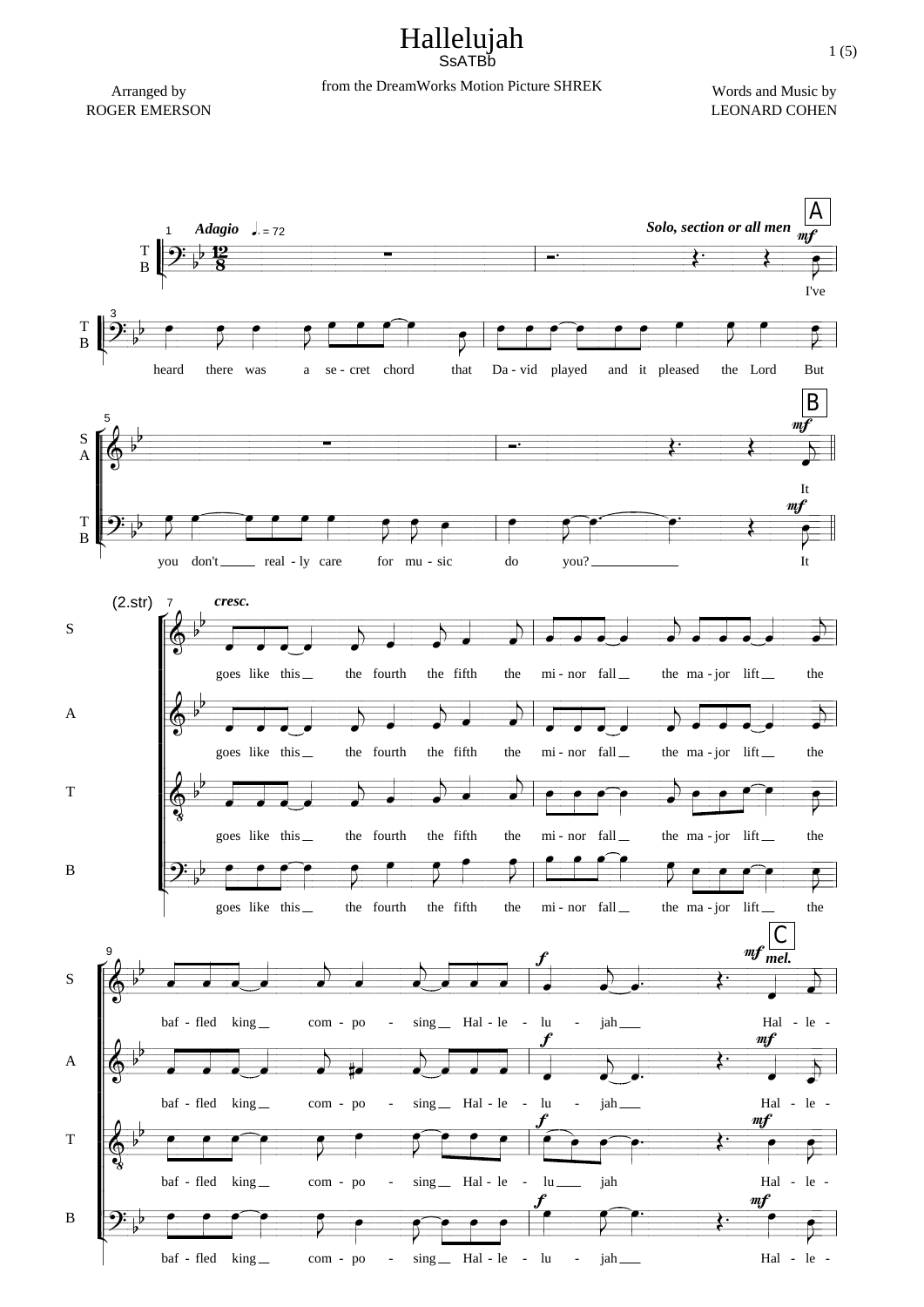

l

2 (5)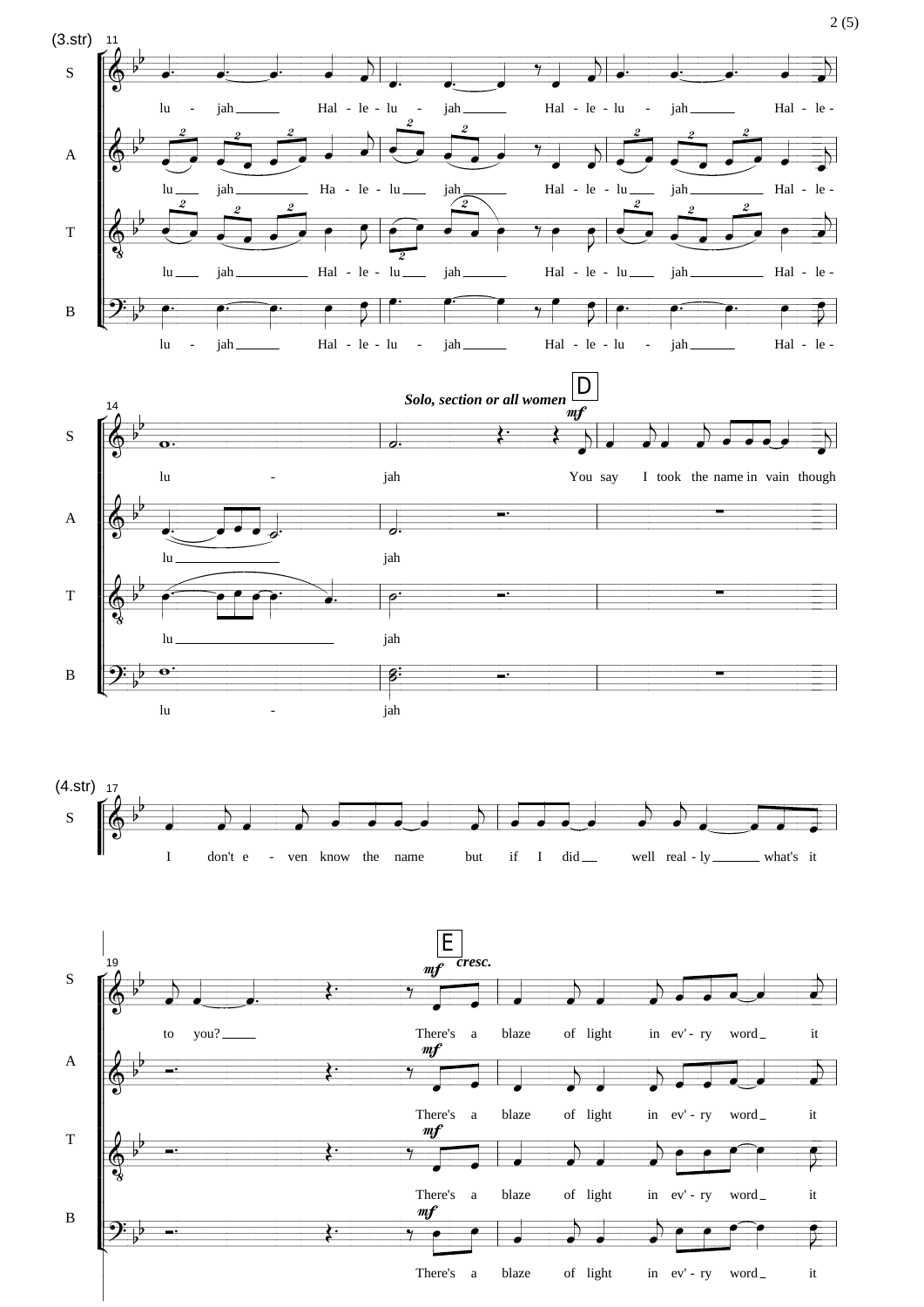

3 (5)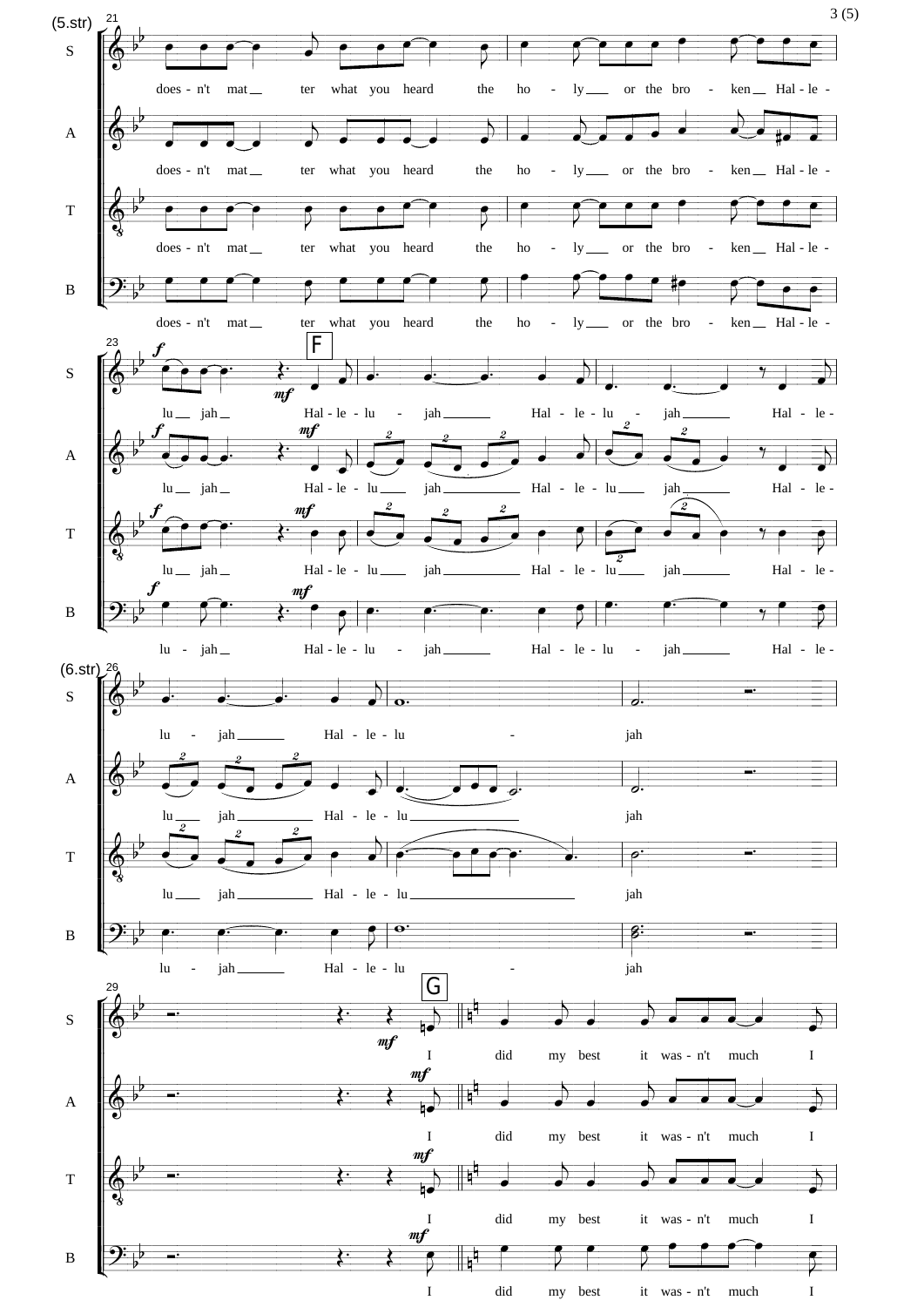